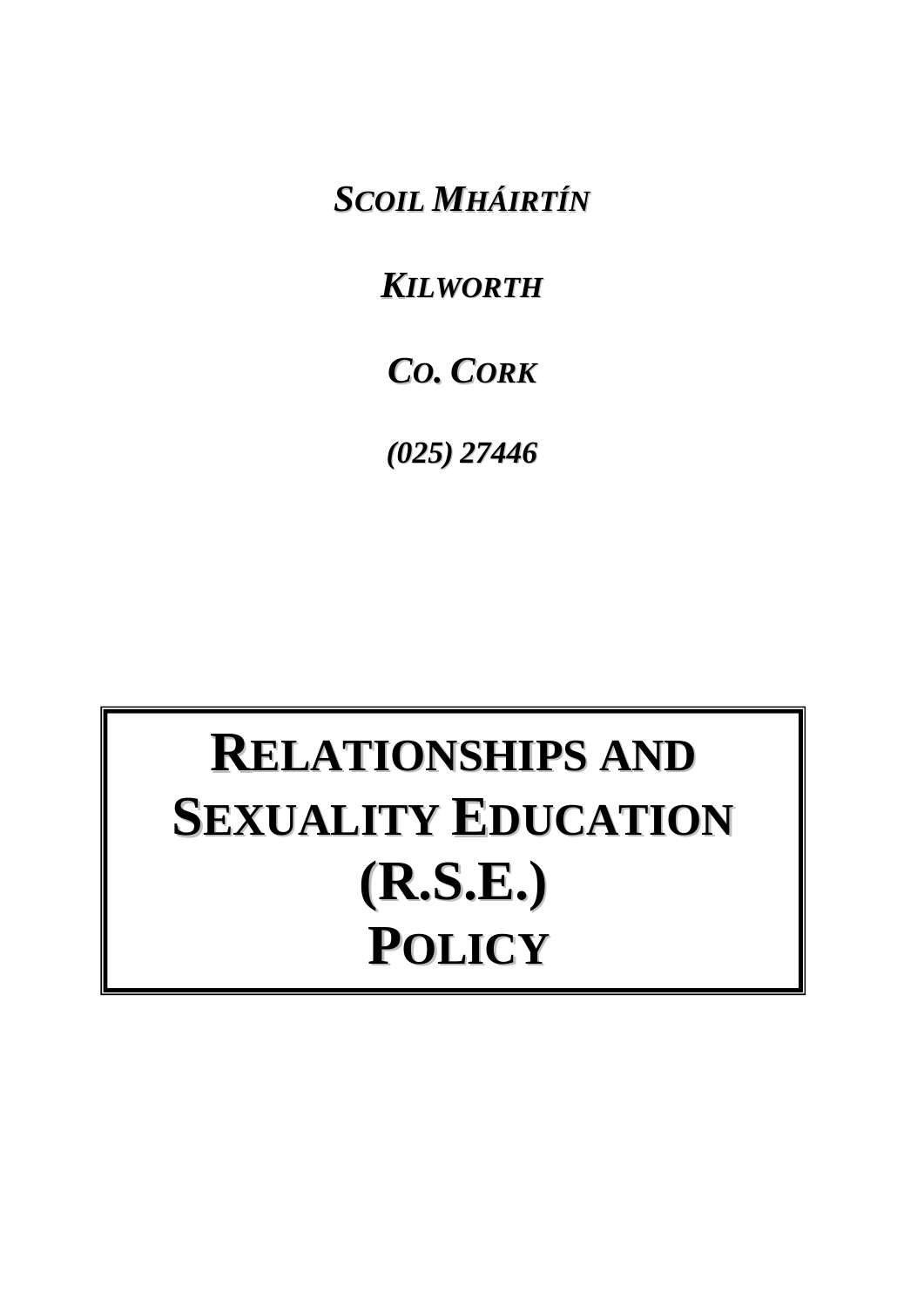## **R.S.E. DRAFT POLICY**

### **KILWORTH JUNIOR & ST. MARTIN'S SENIOR SCHOOLS**

#### **SCHOOL DETAILS**

*Name:* Scoil Mháirtín *Phone No.:* (025) 27446

*Address:* Kilworth, Co. Cork.

*Category:* Catholic.

#### **INTRODUCTORY STATEMENT AND RATIONALE**

This Policy Statement is an approved approach to the teaching of R.S.E. in Scoil Mháirtín, Kilworth. It was developed by the Schools R.S.E. Policy Committee which included 2 teachers *(Eileen O'Keeffe & Eileen Bracken)*, 2 representatives of the Boards of Management *(Olga O'Sullivan & Eugene Roche)* and 2 parent representatives *(Christine Dobson & Deirdre Kenneally)*. It was developed to inform teachers and parents as to what material is covered in the R.S.E. programme within S.P.H.E.

#### **SCHOOL PHILOSOPHY**

Scoil Mháirtín is a **Catholic** school and therefore all policies developed are implemented in ways which are in keeping with the ethos of the school. The ethos of the school is characterised by the following:

- *Sensitive to reality of our children's lives in a changing world*
- *Mutual respect between all partners in education*
- *Child-centred*
- *Aims to ensure each child reaches full potential in the holistic sense*
- *Hopes that children are equipped with high self-esteem to enable them to go on to live happy and fulfilled lives*

#### **DEFINITION OF R.S.E.**

R.S.E. aims to provide opportunities for children and young people to learn about relationships and sexuality in ways that help them think and act in a moral, caring and responsible way within a social framework *(p.4 Going Forward Together Parents Information Booklet).*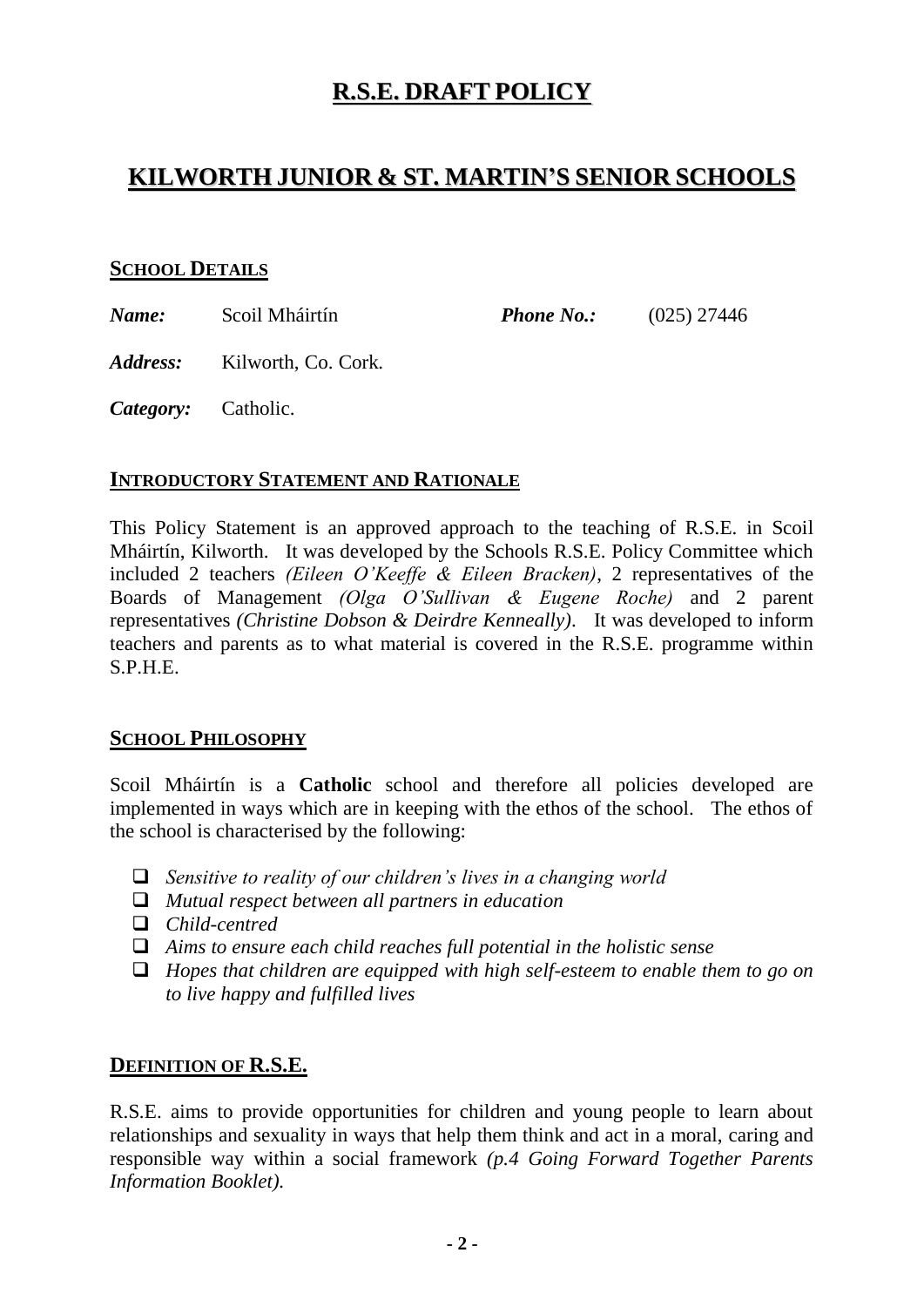#### **RELATIONSHIP OF R.S.E. TO S.P.H.E.**

Social, Personal and Health Education contributes to developing the work of the school in promoting the health and well-being of children and young people. This happens in the context of their emotional, moral, social and spiritual growth, as well as their intellectual, physical, political, religious and creative development *(p.5 Going Forward Together Parents Information Booklet)*.

#### **CURRENT PROVISION**

Included in both schools curriculum is:

- $\Box$  Religious Education (Alive O)
- $S.P.H.E.$
- H.S.E. School Support Services, e.g. School Nurse, Dental Hygienist, etc.

#### **AIMS OF OUR R.S.E. PROGRAMME**

- $\Box$  To help young people develop healthy friendships and relationships
- $\Box$  To promote a healthy attitude to sexuality and to relationships
- $\Box$  To enhance the personal development, self-esteem and wellbeing of the child
- $\Box$  To foster an understanding of, and a healthy attitude to, human sexuality and relationships in a moral, spiritual and social framework
- $\Box$  To enable the child to acquire an understanding of, and respect for, human love, sexual intercourse and reproduction
- $\Box$  To develop and promote in the child a sense of wonder and awe at the process of birth and new life
- $\Box$  To enable the child to be comfortable with the sexuality of oneself and others while growing and developing

#### **GUIDELINES FOR THE MANAGEMENT AND ORGANISATION OF R.S.E. IN OUR SCHOOLS**

#### **Curriculum Matters:**

- $\Box$  Curriculum Content the curriculum by NCCA will be followed as published, and will be taught in Infants to  $6<sup>th</sup>$  class. It will be taught by the teaching staff, *-or-* an outside speaker will address the "sexually sensitive issues", i.e. puberty, stages of baby in the womb, reproductive system, conception, birth and sexual intercourse, at  $5<sup>th</sup>$  &  $6<sup>th</sup>$  classes. All resources used will be in keeping with the ethos of both schools and the policy.
- $\Box$  In a multi-class situation, the younger class will be withdrawn when topics being taught are not age-appropriate.
- $\Box$  When an outside speaker is used, the class teacher is responsible for making them aware of school policy and that teacher will sit in during the lesson.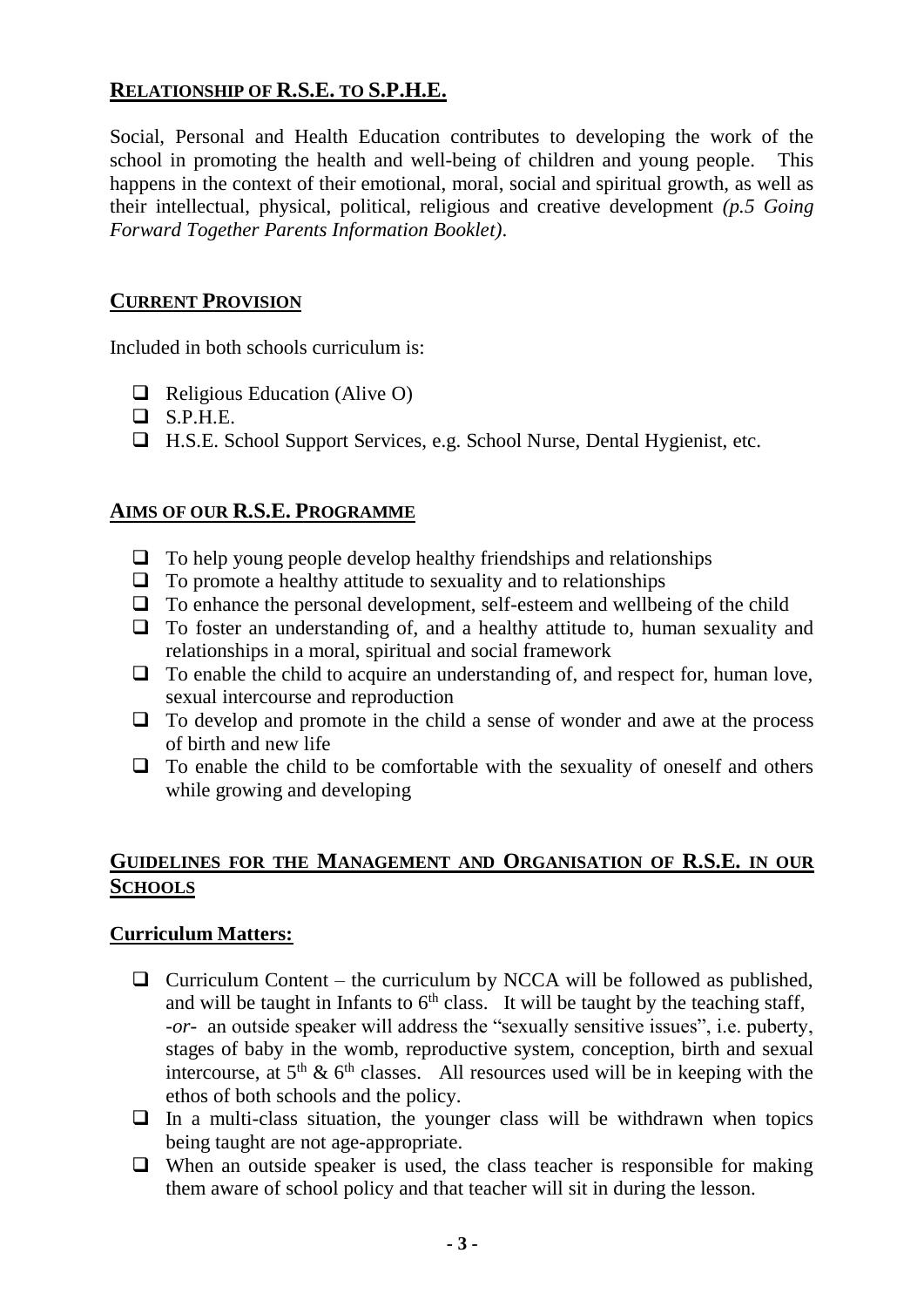#### **Organisational Matters:**

- $\Box$  If children are withdrawn, they will be accommodated in another teacher's classroom.
- $\Box$  With regard to matters of a confidential nature, the school cannot take any responsibility for what is discussed in the yard or classroom.
- $\Box$  Any teacher has the right to opt out from teaching the sexually sensitive issues in R.S.E. It is the responsibility of the Board of Management to ensure that the curriculum will be taught to the children by another teacher or an outside speaker.
- $\Box$  Parents are welcome to view the curriculum and may speak to the class teacher if they have any concerns.

#### **Dealing with Questions:**

All questions answered will reflect the parameters of the curriculum. Certain topics will not be discussed, i.e. abortion, masturbation, homosexuality, contraception. Questions to the teacher may be written or oral within the group setting and answered within the boundaries of the curriculum and policy. Any questions asked by the children that are judged to be inappropriate, the teacher will refer the child to their parents. The school cannot guarantee confidentiality if a child asks a question of a personal nature to themselves or discloses personal information.

#### **PROVISION FOR ONGOING SUPPORT**

- $\Box$  Parents welcome to view curriculum if they wish
- $\Box$  Regular contact with parents prior to the teaching of lessons involving *"sensitive issues"* in the form of the home/school link page accompanying such lessons in the R.S.E. Resource Books **-or-** contact will be made with parents prior to the address by the outside speaker.
- *"Going Forward Together"* booklet will be given to parents of Junior Infants at enrolment.

#### **REVIEW**

This policy will be reviewed after the initial 2 year period has passed by the R.S.E. Policy Committee, and every 2 years thereafter. This policy will also be reviewed should a need arise. Parents and staff will be informed of any amendments made by the R.S.E. Policy Committee.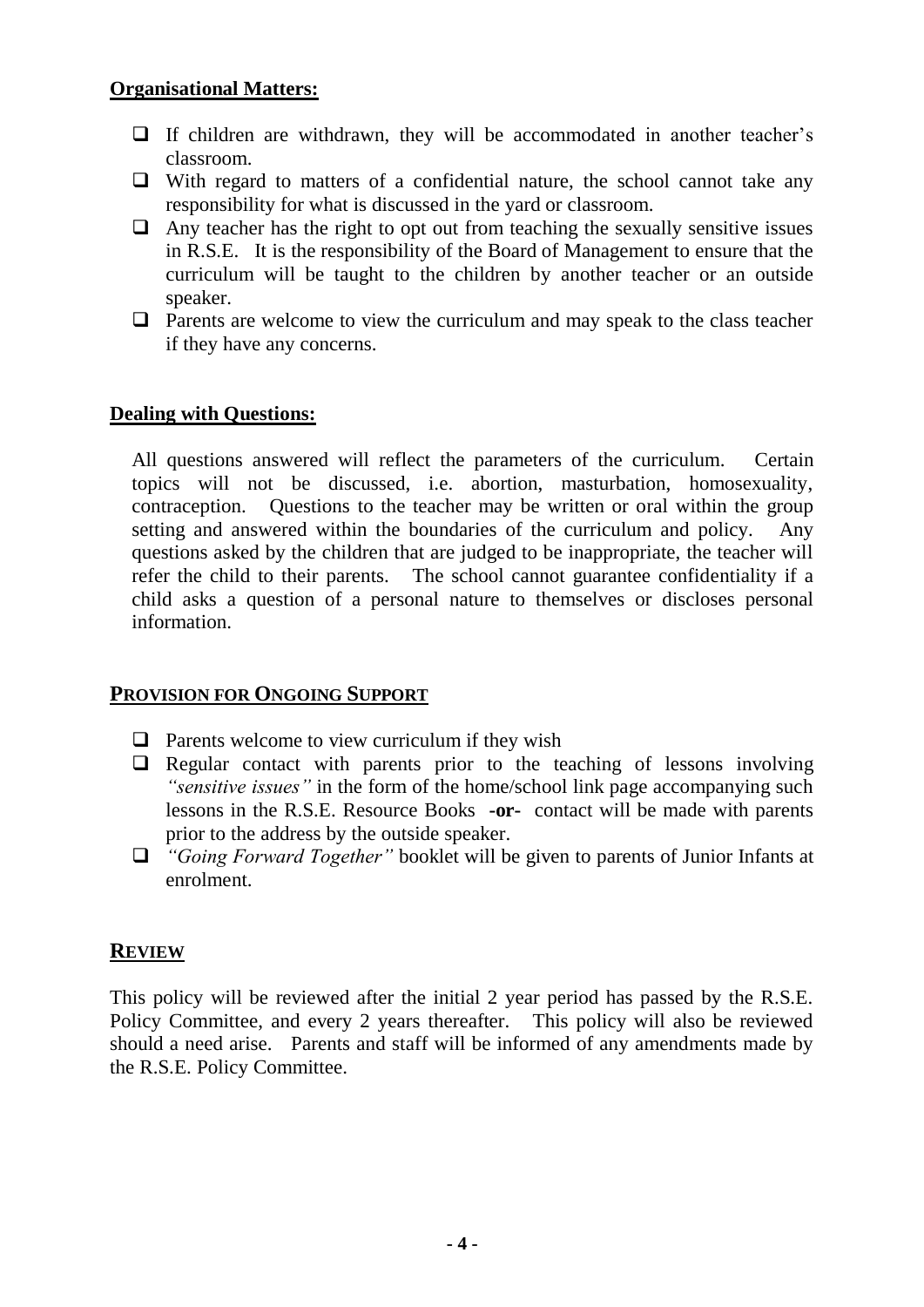#### **R.S.E. LANGUAGE & THEMES**

Social, Personal and Health education *"provides particular opportunities to foster the personal development, health and well-being of the child and to help him/her to create and maintain supportive relationships and become an active and responsible citizen in society"* (S.P.H.E. Teacher Guidelines, p.2).

Relationships and Sexuality Education is an important part of S.P.H.E. Relationships and Sexuality Education aims to help the child to develop healthy friendships and relationships and to promote an understanding of and a healthy attitude towards human sexuality and relationships. The themes relating specifically to sexuality are only a small part of the S.P.H.E. programme. Perhaps some of the language used in these lessons may be of concern to some parents. To alleviate any fears you may have, we have compiled a list of specific vocabulary which is used in each of the classes and the objectives they relate to in the S.P.H.E. curriculum.

We expect that this factual information is delivered to the children in a sensitive, healthy and relaxed manner, with the view to awaken in each child a sense of wonder of themselves and others.

#### **INFANTS**

The theme of new life is dealt with, which relates to nature and family, e.g. new life in spring, pets and family *(R.S.E. Teaching Materials, p. 68-76).*

Taking care of my body – covers personal hygiene and self-awareness *(R.S.E. Teaching Materials, p. 148-156).*

| Vocabulary Introduced: | born      | womb                           |         |
|------------------------|-----------|--------------------------------|---------|
|                        | penis     | vulva/vagina                   | breasts |
|                        | breastfed | little seed - 9 months in womb |         |

#### **Relevant Objectives from S.P.H.E. Curriculum**

#### **The child should be enabled to:**

- develop an awareness of human birth *that a baby grows and is nurtured in the mother's womb until ready to be born* **(S.P.H.E. Curriculum – Infants – p.18)**
- $\cdot$  name parts of the male and female body, using appropriate anatomical terms **(S.P.H.E. Curriculum – Infants – p.17)**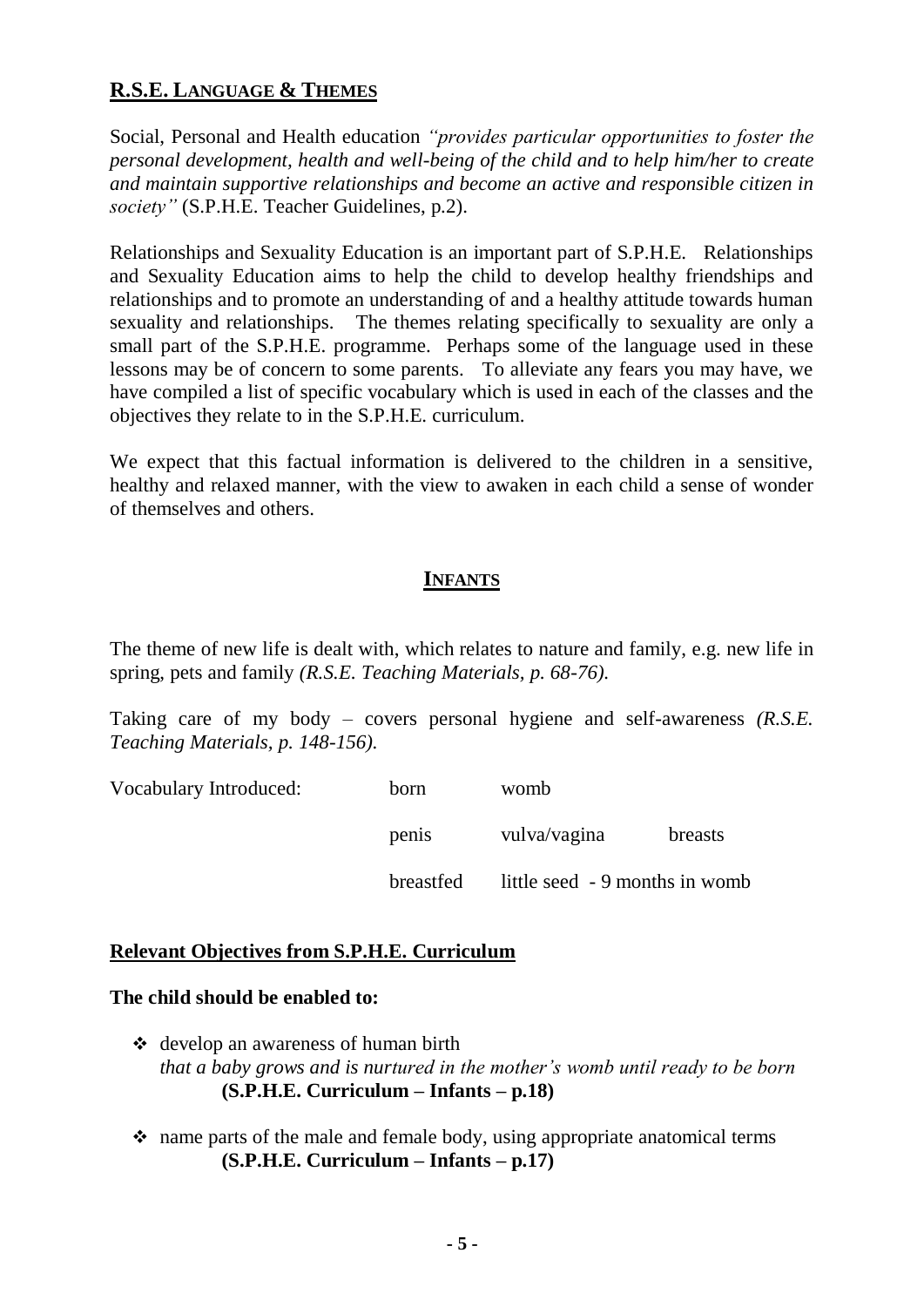#### **FIRST AND SECOND CLASSES**

The themes covered include **"New Life"** and **"How My Body Works"** *(R.S.E. Teaching Materials, p. 68-75).*

Themes explored include **"The Wonder of New Life"**, **"When My Body Needs Special Care"** *(R.S.E. Teaching Materials, p. 162-169).*

Vocabulary Introduced: urine urethra

vagina anus

#### **Relevant Objectives from S.P.H.E. Curriculum**

#### **The child should be enabled to:**

 name parts of the male and female body, using appropriate anatomical terms, and identify some of their functions

 $(S.P.H.E.$  Curriculum  $-1$ <sup>st</sup> & 2<sup>nd</sup> classes  $-$  p.27)

 appreciate what is necessary in order to provide and care for new-born babies in both the animal and human world

**(S.P.H.E. Curriculum –**  $1<sup>st</sup>$  **&**  $2<sup>nd</sup>$  **classes –**  $p.28$ **)** 

#### **THIRD AND FOURTH CLASSES**

**"Preparing for New Life"** *(R.S.E. Teaching Materials, p.70-79).*

Themes include **"The Wonder of New Life"** and **"Growing and Changing"** which deal with all stages of pregnancy and birth, and encourages children not to take these daily miracles for granted (respect). *(R.S.E. Teaching Materials, p. 170-181 & 196- 205).*

| Vocabulary Introduced: | pregnancy      | umbilical cord | naval (belly button) |  |
|------------------------|----------------|----------------|----------------------|--|
|                        | fertilized egg | scan           | hormones             |  |
|                        | cells          | menstruation   | periods              |  |
|                        | pubic areas    | pubic hair     | perspiration         |  |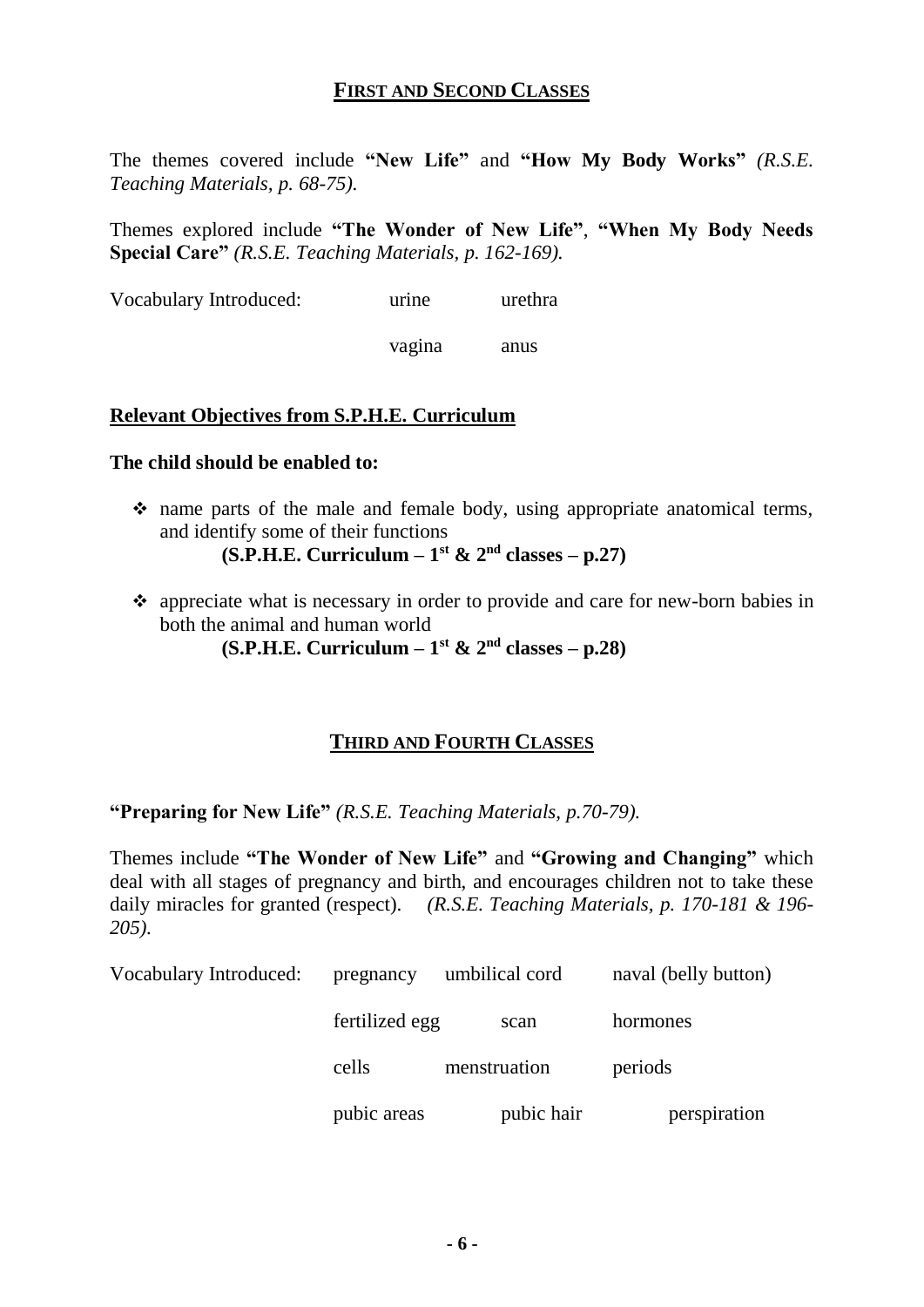#### **Relevant Objectives from S.P.H.E. Curriculum**

#### **The child should be enabled to:**

 $\div$  discuss the stages and sequence of development of the human baby, from conception to birth

**(S.P.H.E. Curriculum –**  $3<sup>rd</sup>$  **& 4<sup>th</sup> classes – p.41)** 

 $\cdot$  understand the physical changes taking place in both the male and female body *(growing height and weight, increasing strength growing from boy to man, growing from girl to woman)*

**(S.P.H.E. Curriculum – 3 rd & 4 th classes – p.39)**

*Given the sensitive nature of the above topics and vocabulary, the committee decided that initially the boys and girls would be given the information separately.*

#### **FIFTH AND SIXTH CLASSES**

Themes developed include **"My Body Grows and Changes", "The Wonder of New Life"** and **"Caring For New Life"** *(R.S.E. Teaching Materials, p. 82-92 & 94-101).*

Themes covered include **"Growing and Changing"**, **"Relationships and New Life"**  and **"A Baby is a Miracle"** *(R.S.E. Teaching Materials, p. 184-197, 200-208 & 210- 219).*

| Vocabulary Introduced: | ovaries     | fallopian tubes  | uterus           | cervix |
|------------------------|-------------|------------------|------------------|--------|
|                        | testicles   | scrotum          | sperm production |        |
|                        | erection    | wet dreams       | conception       |        |
|                        | adolescence | responsibilities |                  |        |

#### **Relevant Objectives from S.P.H.E. Curriculum**

#### **The child should be enabled to:**

 $\div$  identify and discuss the physical and other changes that occur in boys and girls with the onset of puberty and understand that these take place at different rates for everyone.

#### *Female:*

*hormonal changes, changing body shape, development of breasts, appearance of pubic hair, onset of menstruation (periods)*

#### *Male:*